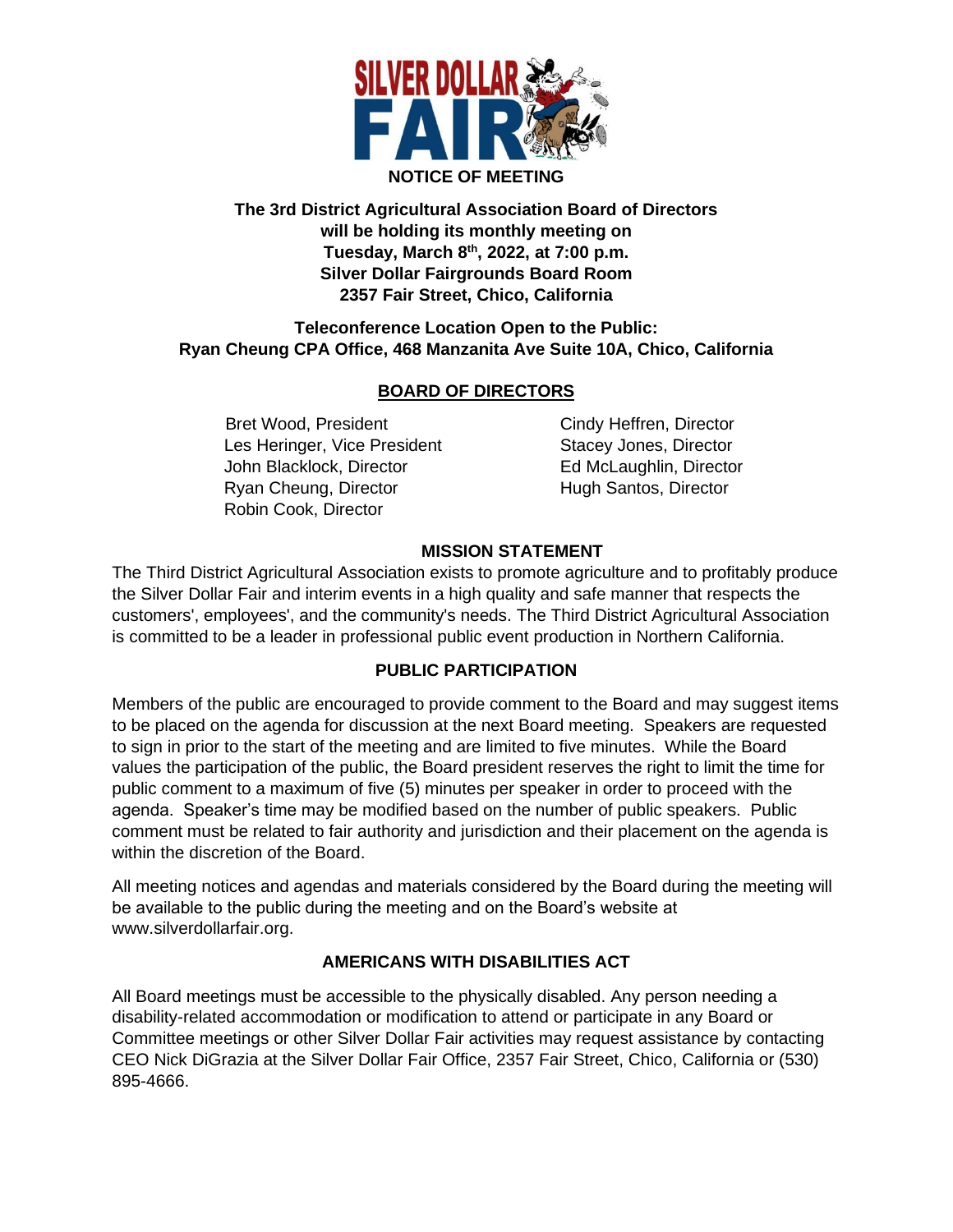# **BOARD MEETING AGENDA March 8 th , 2022 at 7:00 pm**

- **I**. **CALL TO ORDER** Bret Wood
- **II. ROLL CALL**

### **III. INTRODUCTION OF GUESTS**

#### **IV. MINUTES OF MEETINGS**

a) Approve Previous Board Meeting Minutes as presented

#### **V. PUBLIC COMMENT ON MATTERS NOT ON THE AGENDA**

#### **VI. CORRESPONDENCE**

#### **VII. OLD BUSINESS**

- a) Silver Dollar Fair Foundation
	- i. Balance
	- ii. Future Projects:
	- iii. Friends of Silver Dollar Fair Foundation Brick Fundraiser
	- iv. Silver Dollar Fair Foundation 501(c)(3)
- b) 2022 Silver Dollar Fair
- c) Fair Dinner
- d.) Western Fairs Association / California Fairs Alliance

### **VIII**. **NEW BUSINESS**

none

### **IX. MONTHLY ITEMS**

- a) Contracts Requiring Board Approval
- b) Purchases Requiring Board Approval

### **X**. **MATTERS OF INFORMATION**

- a) Review Most Current Trial Balance, Financial Statement, A/R and A/P
- b) 2022 Junior Livestock Auction
- c) CDFA Training Requirements
- d) Form 700's
- e) Manager's Report
- f) Agenda Items for Future Meetings
- g) Next Board Meeting –April 12th, 2022